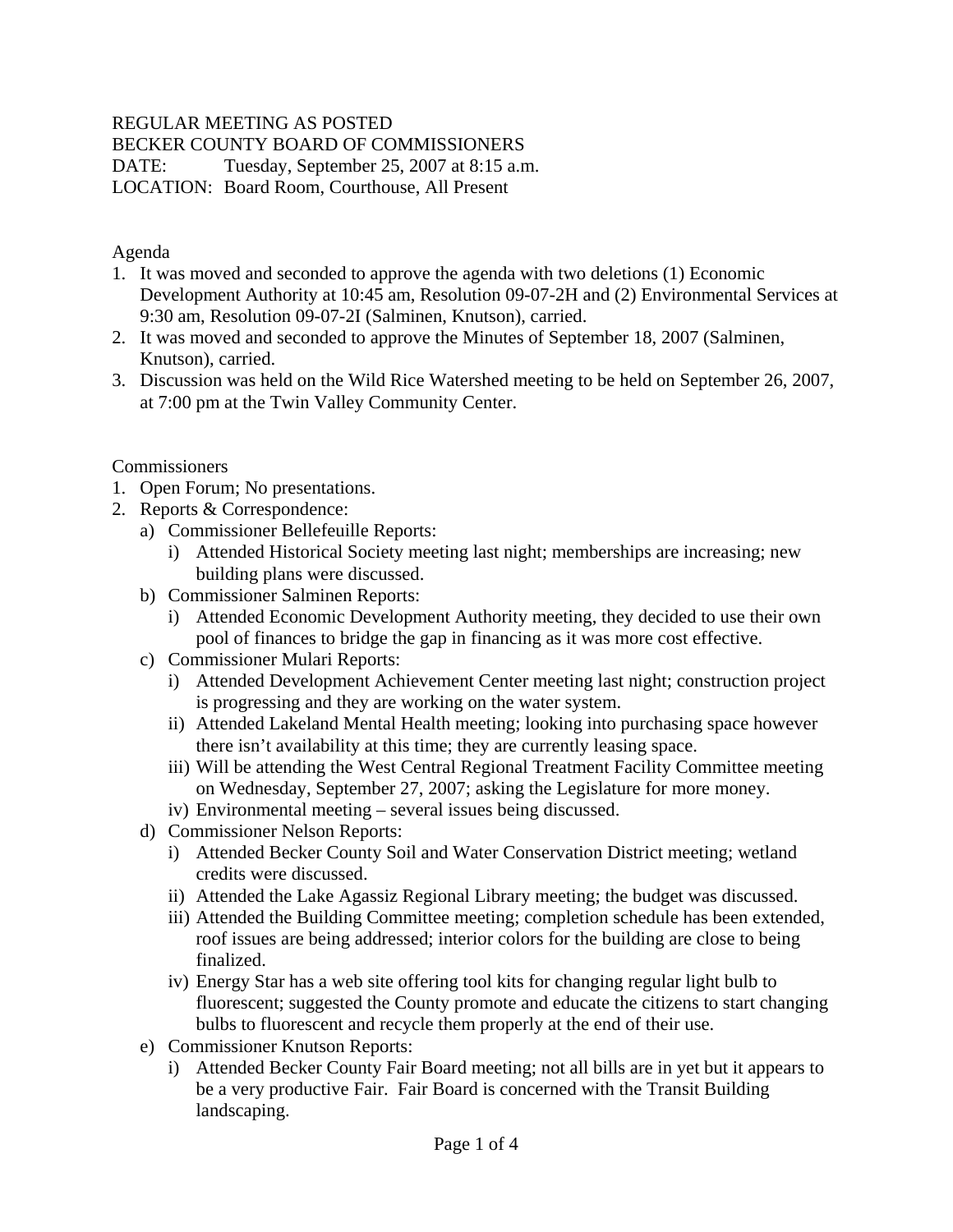- 3. Appointments:
- a. a) It was moved and seconded to re-appoint Ellis Peterson as Manager of the Cormorant Watershed District (Nelson, Knutson), carried. It was suggested that a letter be sent to Dave Olness to thank him for his interest in the position.
	- 4. It was moved and seconded to approve the County Annex Lease Rental Extension (Salminen, Knutson), carried.
	- 5. It was moved and seconded to approve Construction Change Orders G-001, G-002, G-003, G-004, G-005, G-006, G-007, M-001, M-002, and M-003 (Salminen, Knutson), carried.

## Auditor – Treasurer

1. Licenses & Permits

- a) It was moved and seconded to approve the Cancellation of Forfeitures, Resolution 09-07- 2D (Knutson, Mulari), carried.
- b) It was moved and seconded to approve the Cancellation of Forfeitures, Resolution 09-07- 2E (Salminen, Knutson), carried.
- c) It was moved and seconded to approve the Cancellation of Forfeitures, Resolution 09-07- 2F (Salminen, Bellefeuille), carried.

### Finance Committee Minutes

- 1. It was moved and seconded to approve the Claims with the addition of the payment to LARL in the amount of \$60,190.25 for  $3<sup>rd</sup>$  Qtr Installments (Salminen, Knutson), carried.
- 2. It was moved and seconded to approve the Emergency Warrants for Larry Ray Smith \$1,000 and Wallace and Christine Knapp - \$1,000 for extension of the purchase options on the houses South of the Berean Baptist Church (Salminen, Bellefeuille), carried.
- 3. It was moved and seconded to approve Parks and Recreation's Resolution 09-07-2A authorizing the annual hiring of four groomer operators (Mulari, Salminen), carried.
- 4. It was moved and seconded to approve the quote from Wayne Nelson for the improvement plan for a portion of the Winter Wonderland Snowmobile trail in section 7 of Lake Park Township (Salminen, Mulari), carried.

#### Soil & Water

1. It was moved and seconded to authorize withdrawal of wetland credits from the County Wetland Bank to satisfy the Becker County Land Fill. The cost to transfer is \$525.39. (Salminen, Knutson), carried.

#### Assessor

1. It was moved and seconded to approve the three abatements (1) M 06.8572.000, Cormorant, assessment error, \$50.00; (2) M 20.8148.000, Maple Grove, assessment error, \$184.00; and (3) M 28.8095.000, Shell Lake, assessment error, \$40.00 (Mulari, Knutson), carried.

#### Sheriff Department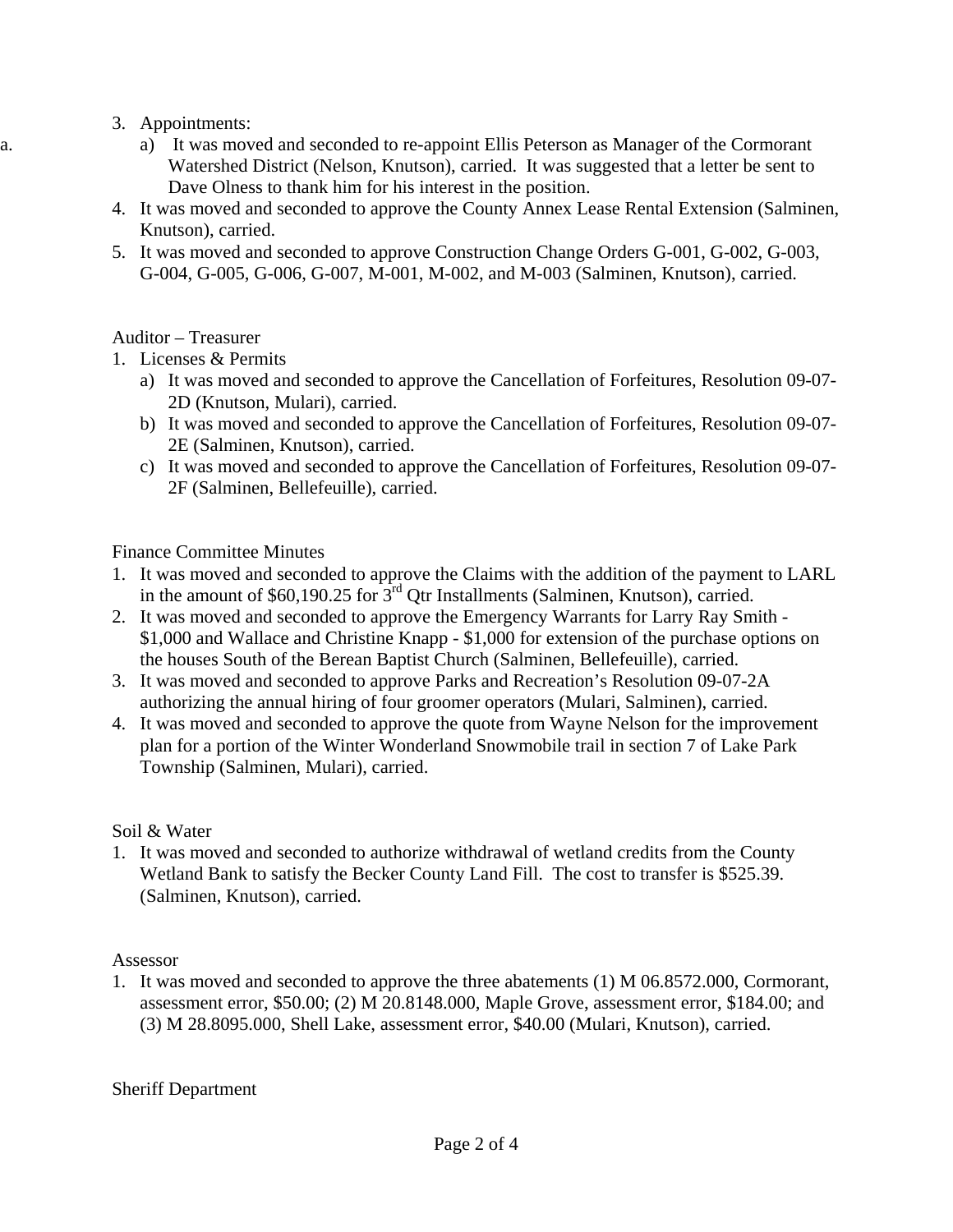1. It was moved and seconded to approve the Personnel Request-Secretarial Replacement, Resolution 09-07-2C (Mulari, Salminen), carried.

Human Services

- 1. It was moved and seconded to approve the agenda with the addition of the Minnesota FCEP Contract for 2008 (Salminen, Knutson), carried.
- 2. It was moved and seconded to approve renewal of the FCEP Contract for \$7,000 (Salminen, Mulari), carried.
- 3. It was moved and seconded to accept the Income Maintenance Reports (Salminen, Knutson), carried.
- 4. It was moved and seconded to accept the Child and Family Services Report (Salminen, Mulari), carried.
- 5. It was moved and seconded to accept the Adult Services Report (Knutson, Mulari), carried.
- 6. It was moved and seconded to approve the Human Services Claims (Salminen, Mulari), carried.
- 7. It was moved and seconded to approve the Community Health Claims (Salminen, Mulari), carried.
- 8. It was moved and seconded to accept the Transit Ridership Report (Salminen, Bellefeuille), carried.
- 9. It was moved and seconded to approve the Transit Claims (Salminen, Mulari), carried.

## Human Resources

1. It was moved and seconded to approve the optional Dental and Vision Plans, Resolution 09- 07-2B (Salminen, Knutson), carried.

# Planning and Zoning Department

- 1. There were no additions to the agenda.
- 2. It was moved and seconded to concur with the Becker County Planning Commissions' approval of the First order of Business, Michael and Barbara Johnson's request for a conditional use permit for a business to service and repair cars and trucks in an agricultural zone located at 25674 Brandy Lake Road (Mulari, Salminen), carried.
- 3. It was moved and seconded to concur with the Becker County Planning Commissions' approval of the Second order of Business, Steve Halstensgaard's request for a second dwelling on the property to care for elderly parents with the stipulation that the house be removed within twelve months of neither parent continuing to live in the mobile home (Bellefeuille, Salminen), carried.
- 4. It was moved and seconded to concur with the Becker County Planning Commissions' approval of the Third order of Business, Keith Danks' request of a change of zone from agricultural to residential and approval of four lots with conservation easements (Salminen, Knutson), carried.
- 5. It was moved and seconded to concur with the Becker County Planning Commissions' approval of the Fourth order of Business, Final Plat of Sunrise on Little Floyd (Salminen, Bellefeuille), carried.